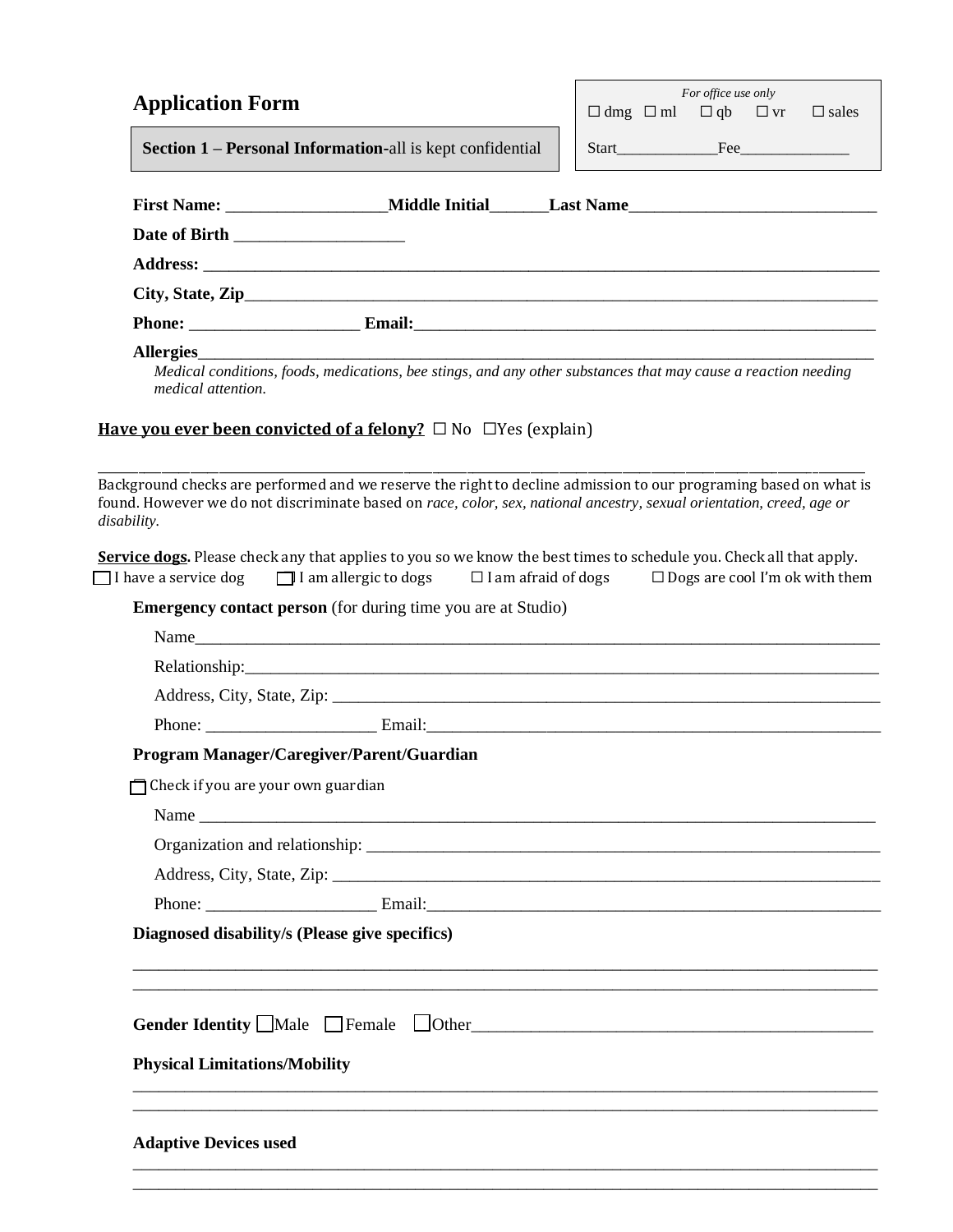Leisure/community recreation

What do you feel are your abilities?

Things/skills you'd like to learn or improve on

**Interests/Hobbies** 

If there is anything else that you feel would assist us in making your creative process and visits with us more productive please explain.

 $\Box$  Self pay

**Section 2 – Method of Payment** 

 $\Box$  Invoice to MCO, IRIS, iLife, etc Send Invoice to:

Name

Address and the state of the state of the state of the state of the state of the state of the state of the state of the state of the state of the state of the state of the state of the state of the state of the state of th

**Section 3 - Permissions** 

By signing below I give Studio 84 permission to: (check all that apply)

Use any photos taken for promotional purposes in printed material, web site, newspapers etc.

Exhibit my work in Studio 84's gallery or submit to other opportunities for exhibition

 $\text{Date}$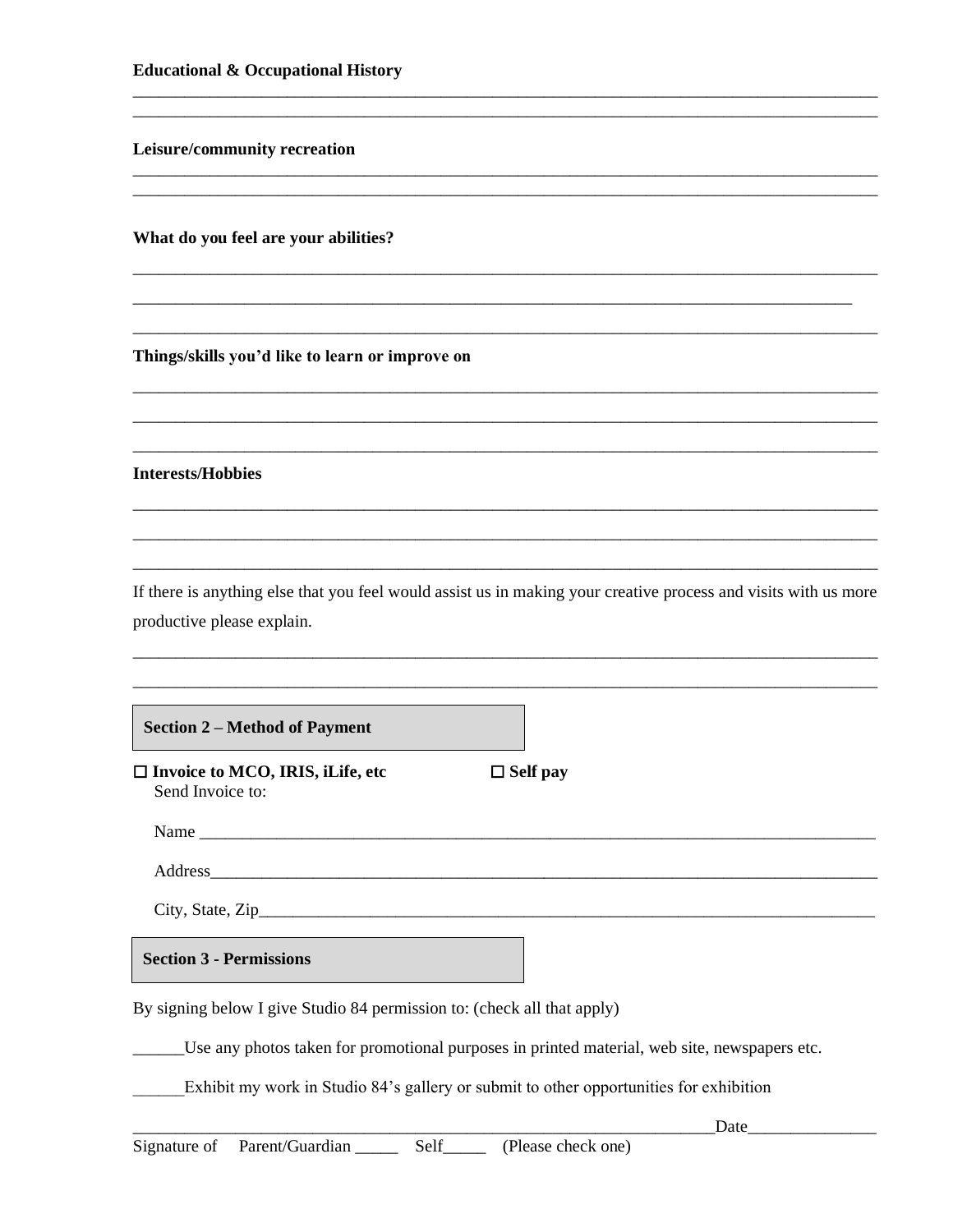| Section 4 – Selling your artwork (available to<br>those in the Visual Art Day Program and |  | Name           | For office use only |  |
|-------------------------------------------------------------------------------------------|--|----------------|---------------------|--|
|                                                                                           |  | $\Box$ W9 sent | $\Box$ W9 on file   |  |
| <b>Vocational Programing only)</b>                                                        |  |                |                     |  |

### ☐ **I do not want to sell my work**

## **I will allow the following to be sold: (Check all that apply)**

| $\Box$ Original art | $\Box$ Notecards | $\Box$ Prints of originals | $\Box$ Other products created from images |
|---------------------|------------------|----------------------------|-------------------------------------------|
|                     |                  |                            |                                           |

- Studio 84 is only a venue for you to sell your artwork. We do not charge or collect sales tax on items sold.
- All income reporting, income taxes, sales tax or other business related reporting, fees, expenses etc.
- resulting from sales are the sole responsibility of artist or parent/guardian or case worker.
- Studio 84 will provide monthly checks of any sales, year-end reports of all sales amounts and any 1099's when required for us by law for your convenience.
- A chart of how we price the work and associated costs is available upon request.
- Associated costs (printing/packaging, canvas/paint, matting framing, etc) plus a percent for overhead expenses will be deducted from retail value with remaining profit going to artist as indicated below.

### **Profits from sales:**

\_\_\_\_100% of profit goes to Artist

\_\_\_\_I choose to not be paid for any sales of my art or products.

Checks for sale of any work and year end reports will be made payable to and mailed to artist. *Artists address on form will be used unless indicated differently below:*

*Note: Studio 84 reserves the right to use select art works for notecards to be packaged with two or more artists in a package such as holiday cards, thank you cards or themed boxes. This right is reserved regardless of box checked that you do not want to sell your work.*

*Proceeds from sales of group items will support our programing for the benefit of all.*

*After 6 months of no class activity or you leave the program, you will be sent a notice of intent to inform us of what you want done with your art and images. IF the form is not returned, all art and images become the property of Studio 84 and we reserve the right to sell and keep profits or re use materials as we see fit to support our programing.*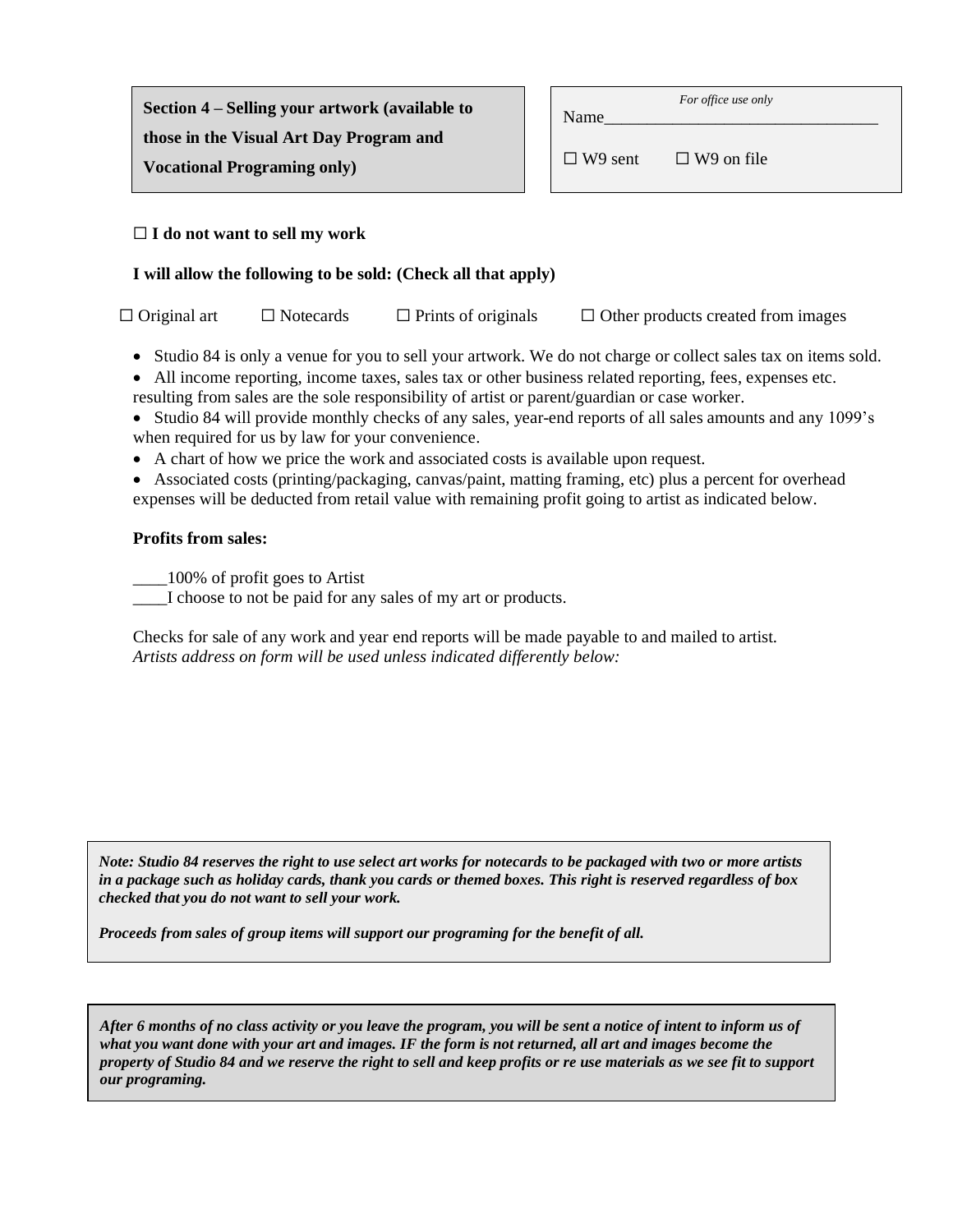## **Section 5 – Program Selection**

Refer to Program Handbook for program descriptions and options available. Check one program and any available options available to specific program.

# ☐ **Visual Art Day Program**

□ Assisted Sales Option available only to Visual Art Day Program

# ☐ **Vocational Program**

☐ Hybrid Sales Option available only to Vocational Program

## ☐ **Transition Program**

☐ **Group Program**